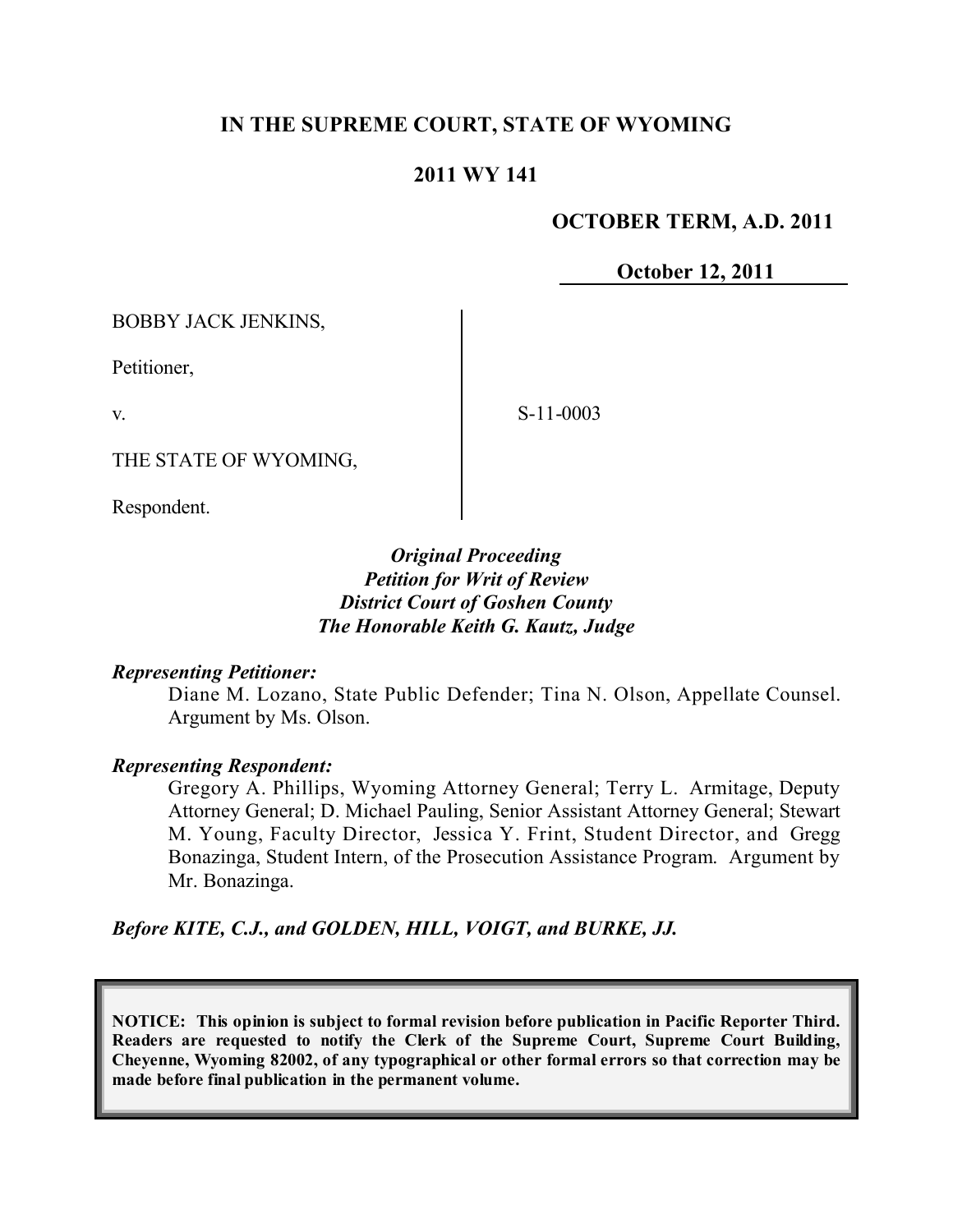# **VOIGT, Justice.**

[¶1] The petitioner, Bobby Jack Jenkins, was charged with misdemeanor animal cruelty after a horse he owned was discovered in very dire physical condition. He was convicted in circuit court and the district court affirmed that conviction. He now brings the matter to this Court on a petition for review, asserting that his trial counsel was ineffective and therefore the decision should be reversed. Finding no prejudicial error, we affirm.

#### **ISSUES**

[¶2] 1. Was the petitioner denied effective assistance of counsel as a result of trial counsel's failure to object to testimony and argument regarding the arrest and incarceration of both the petitioner and his brother?

2. Was the petitioner denied effective assistance of counsel as a result of trial counsel's failure to object when the prosecutor elicited improper witness comment on another witness's testimony?

3. Was the petitioner denied effective assistance of counsel as a result of trial counsel's failure to object to the prosecutor's questions relating to irrelevant evidence?

### **FACTS**

[¶3] On August 15, 2009, L.N. went with the petitioner's mother to an uninhabited ranch in Goshen County to look at a pickup truck that was for sale. At the ranch, L.N. looked over some horses that were also for sale. He was aghast to find a paint filly with a halter ingrown into her head, between her nostrils and eyes. Upon L.N.'s return home, he described to his wife what he had seen and she insisted that they return to the ranch to care for the filly, which they did. L.N. separated the filly and her mother from the other horses, roped the filly, and cut the halter from its head. The filly's breathing was labored and pus ran from its nose. When L.N. cut the halter to remove it, blood gushed from the horse's head and bone was exposed. L.N. and his wife took the mare and the filly to a veterinarian and called the sheriff's office. When the petitioner arrived at L.N.'s house the following day to pick up the horses, he was arrested for animal cruelty.

[¶4] A circuit court jury found the petitioner guilty of animal cruelty, a misdemeanor, in violation of Wyo. Stat. Ann. § 6-3-203(b) (LexisNexis 2011). The petitioner appealed his conviction to the district court, where the conviction was affirmed. This Court granted a petition for writ of review. Finding no error appearing in the record, we also affirm.<sup>1</sup> *See* W.R.A.P. 13.08.

  $1$  Although a citation was issued, the petitioner was arrested. No other charging document was ever filed, and the petitioner went to trial solely on the citation. The record does not reflect that probable cause was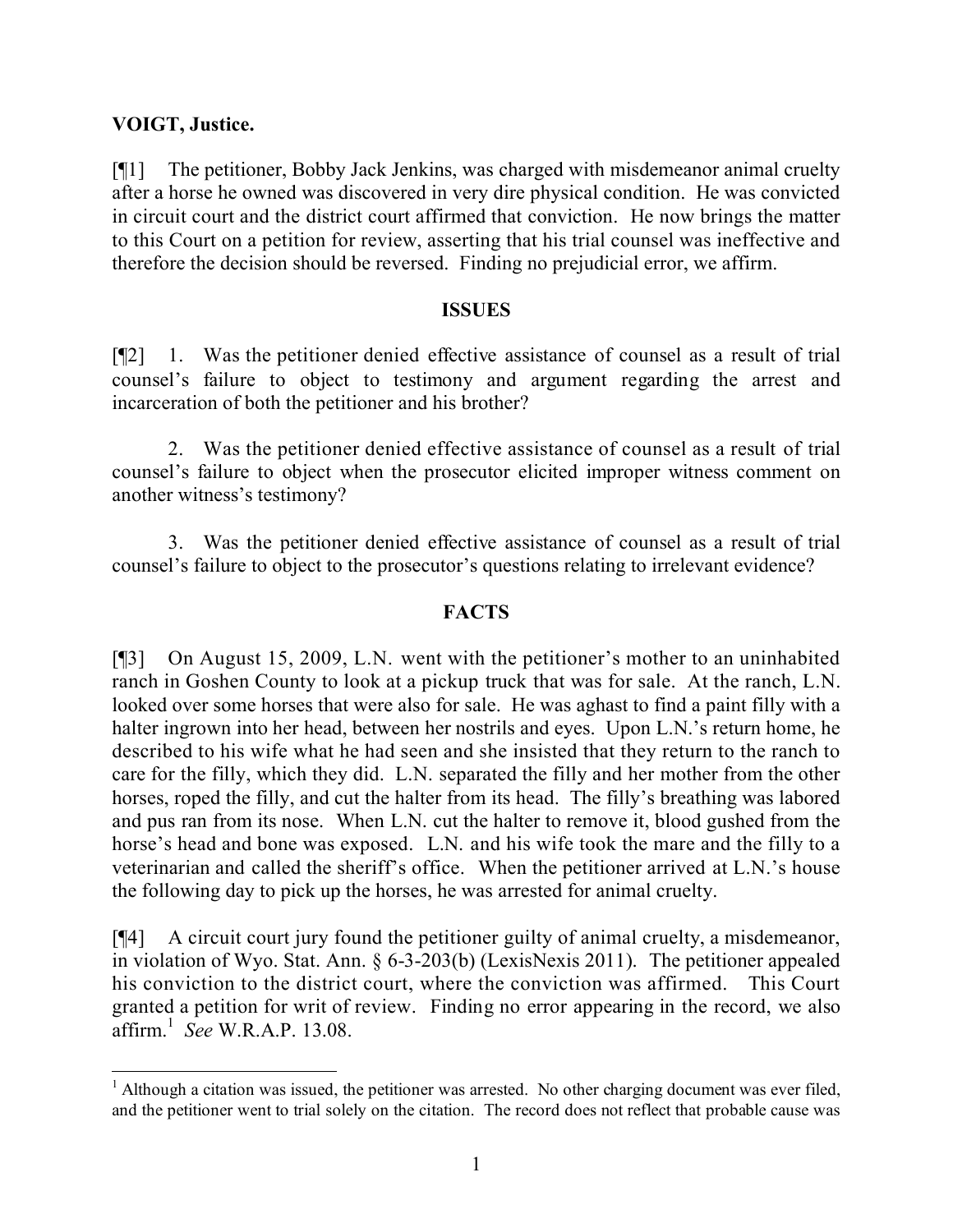#### **STANDARD OF REVIEW**

[¶5] Our standard of review when considering claims of ineffective assistance of counsel is well known to Wyoming litigants:

> An appellant claiming ineffective assistance of counsel must demonstrate on the record that: 1) counsel's performance was deficient and 2) prejudice resulted. *Hirsch v. State*, 2006 WY 66, ¶ 15, 135 P.3d 586, 594 (Wyo. 2006), citing *Strickland v. Washington*, 466 U.S. 668, 687, 104 S.Ct. 2052, [2064], 80 L.Ed.2d 674 (1984). Both components of the ineffectiveness inquiry are mixed questions of law and fact. *Strickland*, 466 U.S. at 698, 104 S.Ct. [at 2070]. Our review, therefore, is *de novo*. *United States v. Owens*, 882 F.2d 1493, fn. 16 (10th Cir. 1989).

*Dettloff v. State*, 2007 WY 29, ¶ 17, 152 P.3d 376, 382 (Wyo. 2007).

#### **DISCUSSION**

[¶6] The petitioner points to three separate instances in which he alleges his trial counsel was ineffective. Before addressing these issues, however, we will articulate certain general principles of law that guide our analysis and govern the petitioner's claims.

> When reviewing a claim of ineffective assistance of counsel, the paramount determination is whether, in light of all the circumstances, trial counsel's acts or omissions were outside the wide range of professionally competent assistance. *Hirsch*, ¶ 15, 135 P.3d at 593. We indulge a strong presumption that counsel rendered adequate assistance and made all significant decisions in the exercise of reasonable professional judgment. *Id*. Under the two-prong standard articulated in *Strickland* [*v. Washington*, 466 U.S. 668, 687, 104 S.Ct. 2052, 2064, 80 L.Ed.2d 674 (1984)], to warrant reversal on a claim of ineffective assistance of counsel, an appellant must demonstrate that his counsel failed to render such assistance as would have been offered by a reasonably competent attorney and that counsel's deficiency

established by affidavit or sworn testimony at the petitioner's initial appearance, but no issue has been raised in this regard. *See* W.R.Cr.P. 5(a).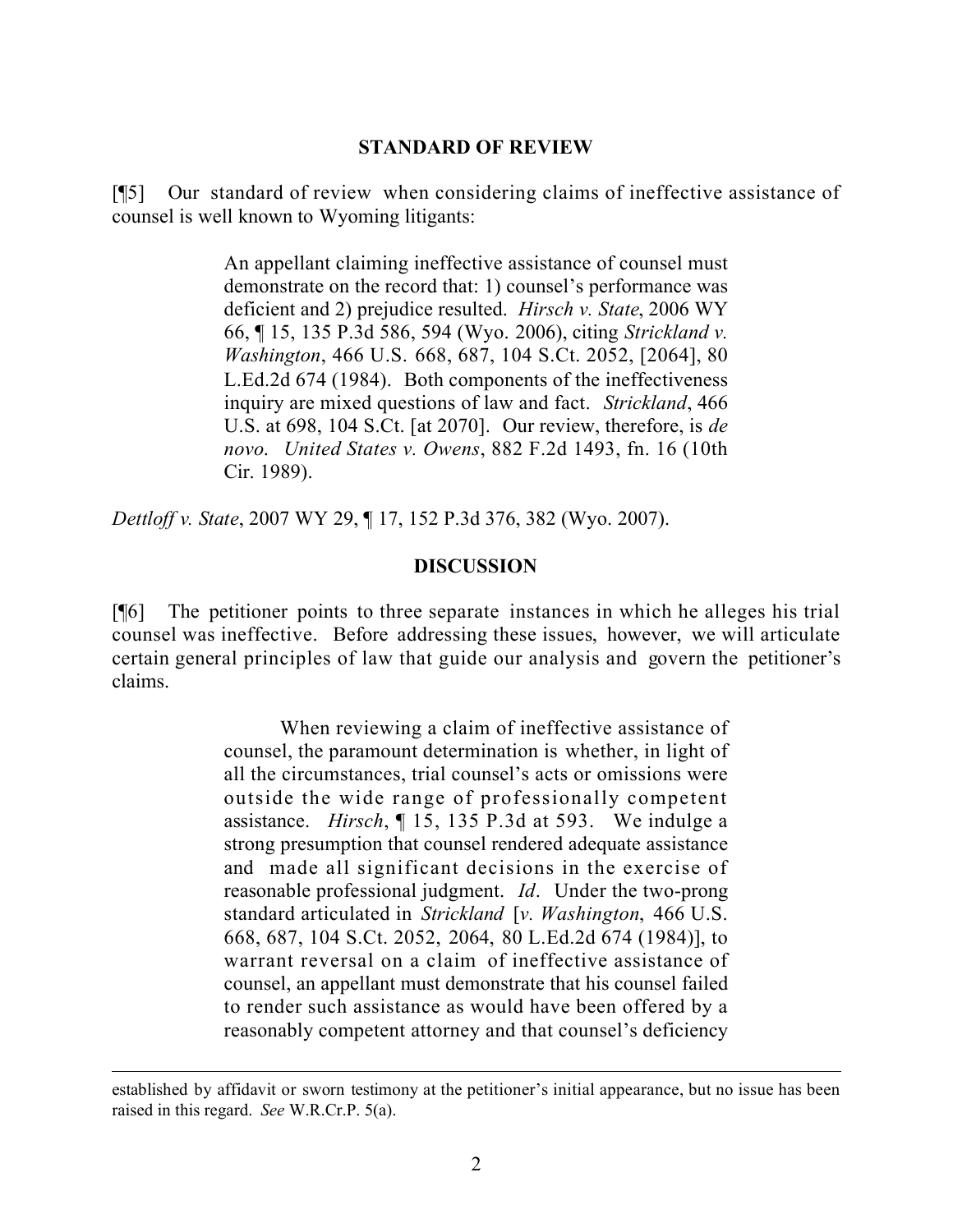prejudiced the defense of the case. *Id*. "The benchmark for judging any claim of ineffectiveness must be whether counsel's conduct so undermined the proper functioning of the adversarial process that the trial cannot be relied on as having produced a just result." *Id*., quoting *Strickland*, 466 U.S. at 686, 104 S.Ct. [at 2064].

The burden of proving that counsel was ineffective rests entirely on the appellant. *Martinez v. State*, 2006 WY 20, ¶ 23, 128 P.3d 652, 663 (Wyo. 2006). The appellant must also demonstrate the existence of a reasonable probability that, absent the deficiency in counsel's performance, the result of the proceedings would have been different. *Id*. A failure to make the required showing of either deficient performance or sufficient prejudice defeats an ineffectiveness claim. *Id*. An ineffectiveness claim may be disposed of solely on the ground of lack of sufficient prejudice. *Id*.

*Dettloff*, 2007 WY 29, ¶¶ 18–19, 152 P.3d at 382–83. We have also stated that when assailing counsel's assistance, an appellant must provide more than mere speculation or equivocal inferences. *Duke v. State*, 2004 WY 120, ¶ 36, 99 P.3d 928, 943 (Wyo. 2004), *cert. denied*, 544 U.S. 1062, 125 S.Ct. 2513, 161 L.Ed.2d 1113 (2005).

# *Was the petitioner denied effective assistance of counsel as a result of trial counsel's failure to object to testimony and argument regarding the arrest and incarceration of both the petitioner and his brother?*

[¶7] The petitioner's first ineffective assistance claim involves his trial counsel's failure to keep out of evidence comments about his arrest and his brother's incarceration. Regarding his arrest, the petitioner complains that several witnesses―his mother, L.N., and the Livestock Board investigator―all mentioned his arrest in some form during their testimony. L.N. testified, "When [the petitioner] showed up to take the horse, he and his significant other, I guess you'd call it, they showed up with a pickup and a trailer, and he showed up to pick them up. Well, he wound up getting handcuffed, arrested and hauled off." The Livestock Board investigator testified:

- Q. So did you as part of your investigation make any attempt to contact [the petitioner]?
- A. Yes, we did find out where he was where he was at.
- Q. And did you go to that location and speak with him?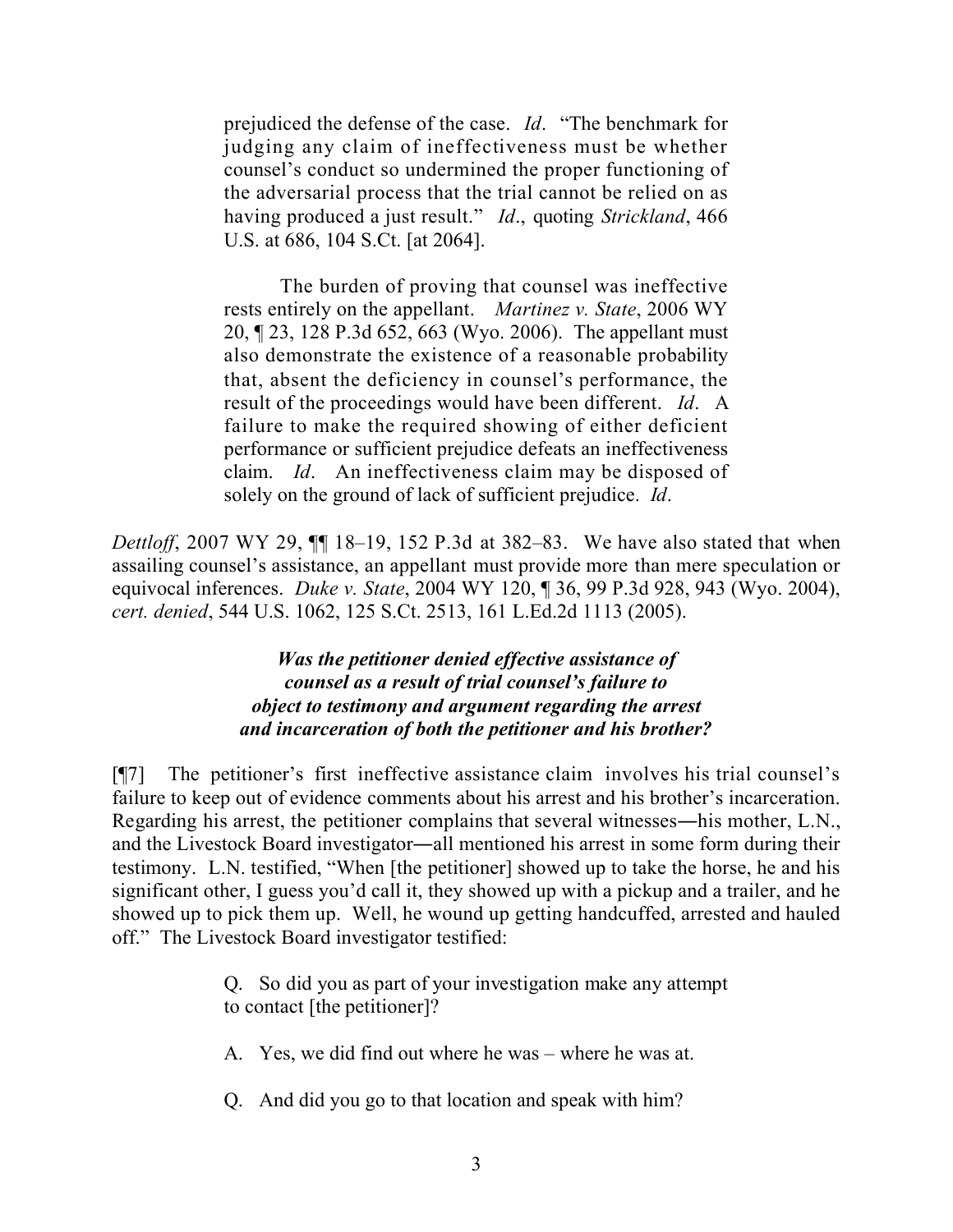- A. Yes, sir.
- Q. You and [another investigator]?
- A. Yes.

. . . .

- Q. Okay. Where was that?
- A. The detention center at Goshen County Sheriff's Office.

The prosecutor, after questioning the investigator about the contents of his interview with the petitioner, stated, "All right. Did that fairly conclude what you spoke of in your interview at the jail with [the petitioner]?" Also, the prosecutor referred to the Livestock Board investigator's interview with the petitioner during his opening statement, "So once [L.N.] notified the sheriff's office, the animal was taken to the veterinarian, then the Livestock Board was notified, and they conducted an investigation. As part of their investigation they interviewed the defendant while he was incarcerated at the Goshen County Detention Facility . . . ." The petitioner's mother, when being questioned about the order of events stated, "I didn't. Wait a minute. I don't think I saw him, not till he was arrested." Finally, the prosecutor mentioned the petitioner's incarceration in his closing argument when he said,

> When did [the petitioner's] brother Pete thing come about? I think the first mention of [it] was when [the Animal Board investigators] went down and interviewed on the 21st, came up here rather and interviewed him in the jail, then all of a sudden there's talk of brother Pete.

> Did [the petitioner] simply make up this story of Pete supposedly taking care of the horses? Well, we heard him change one story. When [the Animal Board investigators] talked to - - talked to him in the jail, they said, "How long did you have the halter on there?"

[ $[$ [8] Citing W.R.E. 402<sup>2</sup>, the petitioner asserts that his trial counsel should have objected to the above-quoted testimony because it was irrelevant. The relevance and

 $22$  W.R.E. 402 provides: "All relevant evidence is admissible, except as otherwise provided by statute, by these rules, or by other rules prescribed by the Supreme Court. Evidence which is not relevant is not admissible."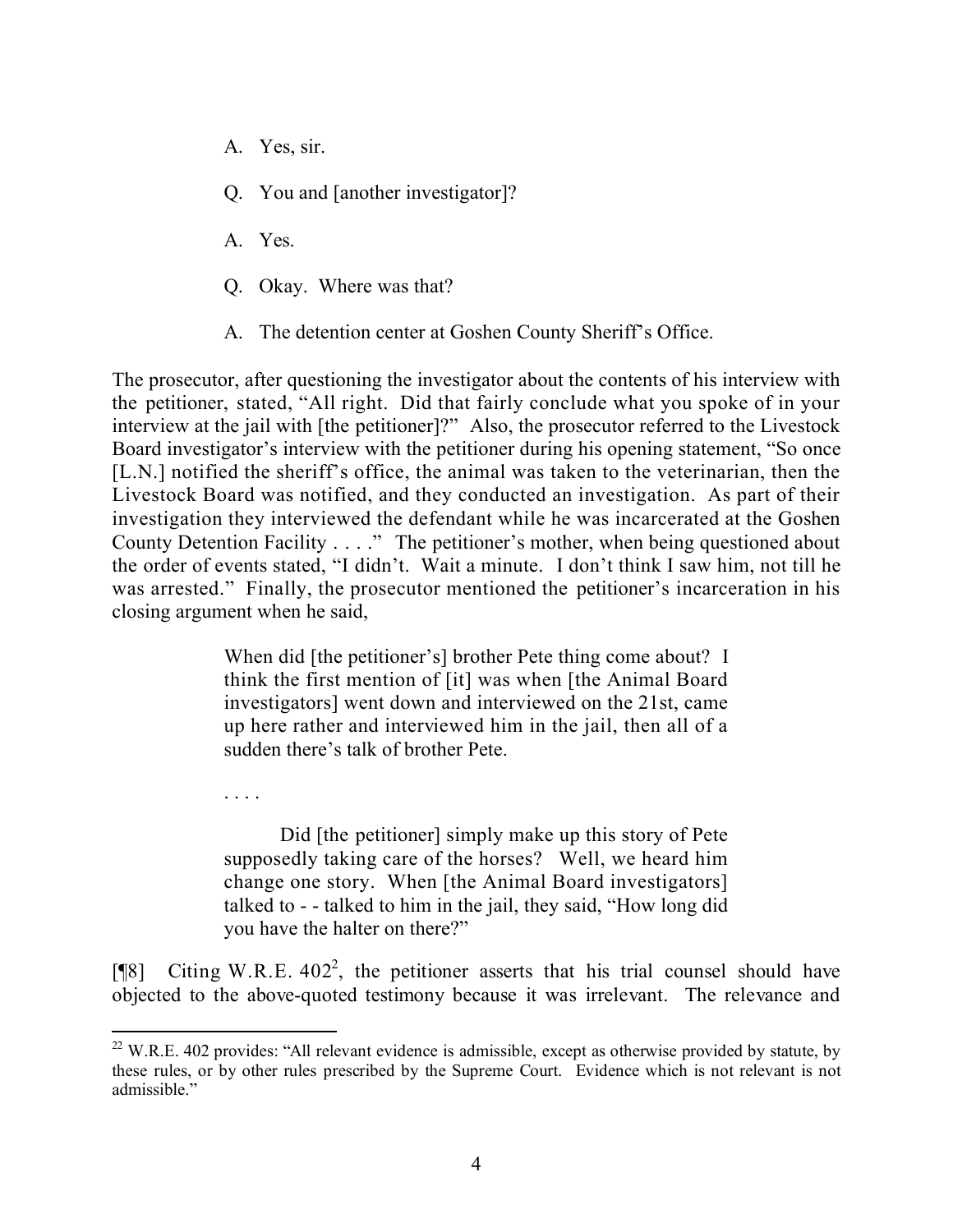admissibility of the statements, however, are immaterial inasmuch as we can discern no material prejudice arising from the statements. *Dettloff*, 2007 WY 29, ¶ 19, 152 P.3d at 382 ("An ineffectiveness claim may be disposed of solely on the ground of lack of sufficient prejudice."). "Indeed, 'if it is easier to dispose of an ineffectiveness claim on the ground of lack of sufficient prejudice, which we expect will often be so, that course should be followed.'" *Martinez v. State*, 2006 WY 20, ¶ 23, 128 P.3d 652, 663 (Wyo. 2006) (quoting *Strickland v. Washington*, 466 U.S. 668, 697, 104 S.Ct. 2052, 2069, 80 L.Ed.2d 674 (1984)).

> To show prejudice, Appellant must prove that "counsel's errors were so serious as to deprive [appellant] of a fair trial, a trial whose result is reliable." [*Pendleton v. State*, 2008 WY 36, ¶ 20, 180 P.3d 212, 219 (Wyo. 2008)]. Stated differently, prejudice means that there is "a reasonable probability that, absent the deficiency in counsel's performance, the result of the proceedings would have been different." *Id*. at ¶ 21, 180 P.3d at 219.

*Montez v. State*, 2009 WY 17, ¶ 3, 201 P.3d 434, 436 (Wyo. 2009). As noted above, it is the petitioner's burden to show prejudice. See *supra* ¶ 6.

[¶9] The petitioner points to no specific prejudicial effect arising from these statements, but only makes this general assertion: "Instead of a fair assessment of [the petitioner], however the jury was presented with the idea of [sic] that he was the kind of person who was 'hauled off in handcuffs' and that he came from a family of the same ilk." This vague assertion, without more, is simply inadequate to show a reasonable probability that the result of the proceedings would have been different if not for the admission of those statements. In *Foster v. State*, 2010 WY 8, 224 P.3d 1 (Wyo. 2010), finding no prejudice arising from testimony that the defendant was currently an inmate in jail, we said:

> By the nature of the case, the jury was aware that the appellant was charged with eleven drug-related crimes. Surely, it was not a big surprise to the jury to find that the appellant had been in jail as a result. We will not presume prejudice, and we therefore cannot say that the district court abused its discretion in admitting this testimony.

*Id.* at ¶ 25, at 12.

[¶10] In the present case, it is apparent that the references to the petitioner's arrest and incarceration were made in passing and as a means of providing context and foundation for other testimony. There was no undue emphasis placed on the petitioner's arrest or incarceration, and there is no indication that the prosecution elicited or attempted to use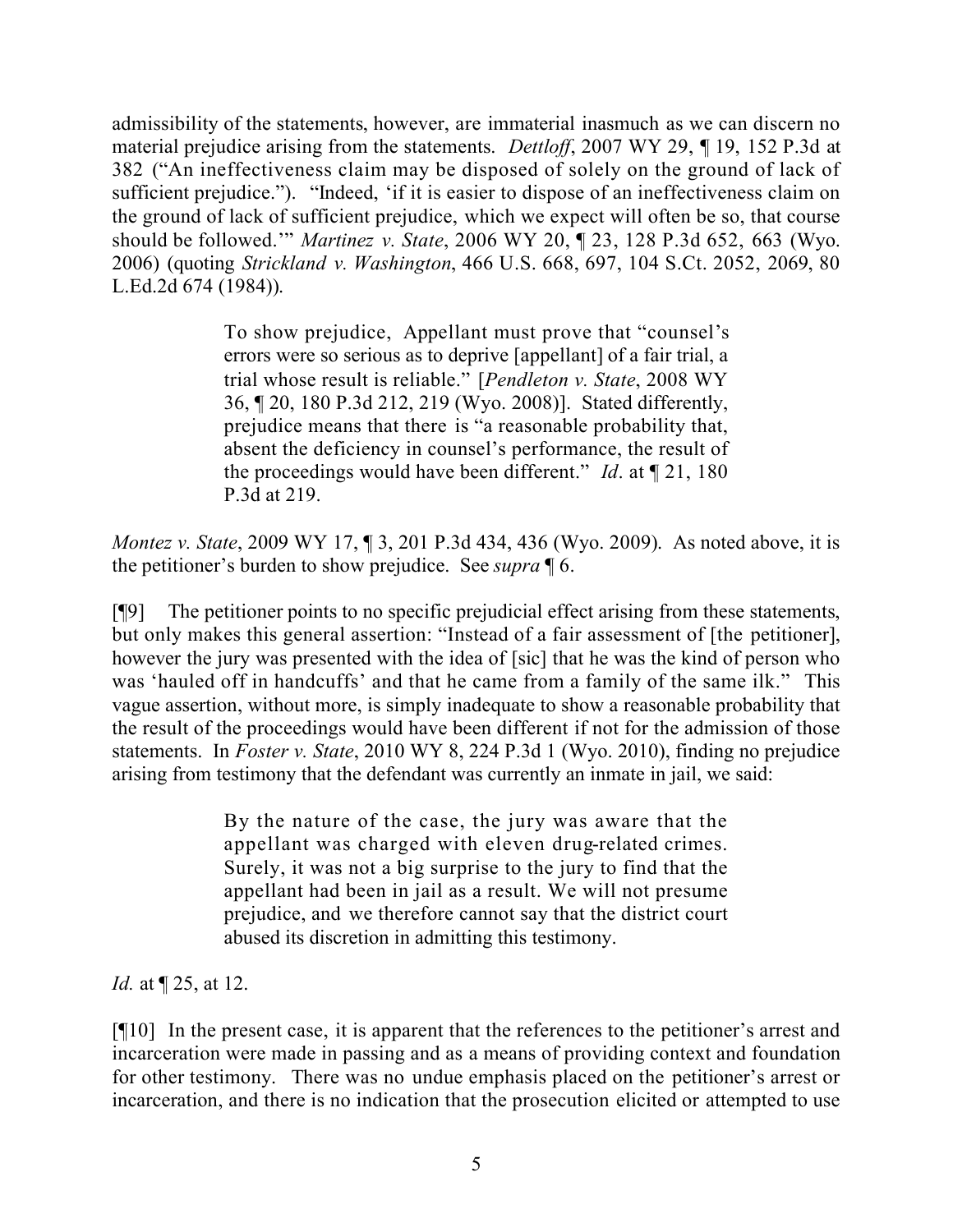the testimony for any substantive purpose, such as to impeach the petitioner's credibility or for another purpose impermissible under W.R.E. 404(b). <sup>3</sup> As discussed in *Foster*, it is doubtful that the jury would have been surprised to hear that the petitioner was arrested for the crime for which he was being tried, and that he was interviewed about that crime while in a detention facility. Finally, we find that any prejudice that might have resulted would have been mitigated by the instruction advising the jury that: "Citation in this case is only a formal charge and is not to be considered evidence of guilt on the part of the [petitioner]. Nothing is to be taken by implication against him." We conclude that the petitioner failed to show material prejudice, and as a result failed to show ineffective assistance.

[¶11] We will briefly discuss the petitioner's claim that ineffective assistance was rendered when his trial counsel failed to object to his brother testifying in a striped prison suit. The petitioner's brother was called to the stand and the following colloquy occurred:

> Q. . . . . Could you tell the ladies and gentlemen of the jury your name, please.

- A. My name is Paul A. Jenkins.
- Q. And you were a resident at one time of Goshen County?
- A. Yes.
- Q. Did you grow up here?
- A. Yes.
- Q. Are you brother to [the petitioner]?
- A. Yes.

  $3$  W.R.E. 404(b) provides:

*Other crimes, wrongs, or acts*.—Evidence of other crimes, wrongs, or acts is not admissible to prove the character of a person in order to show that he acted in conformity therewith. It may, however, be admissible for other purposes, such as proof of motive, opportunity, intent, preparation, plan, knowledge, identity, or absence of mistake or accident, provided that upon request by the accused, the prosecution in a criminal case shall provide reasonable notice in advance of trial, or during trial if the court excuses pretrial notice on good cause shown, of the general nature of any such evidence it intends to introduce at trial.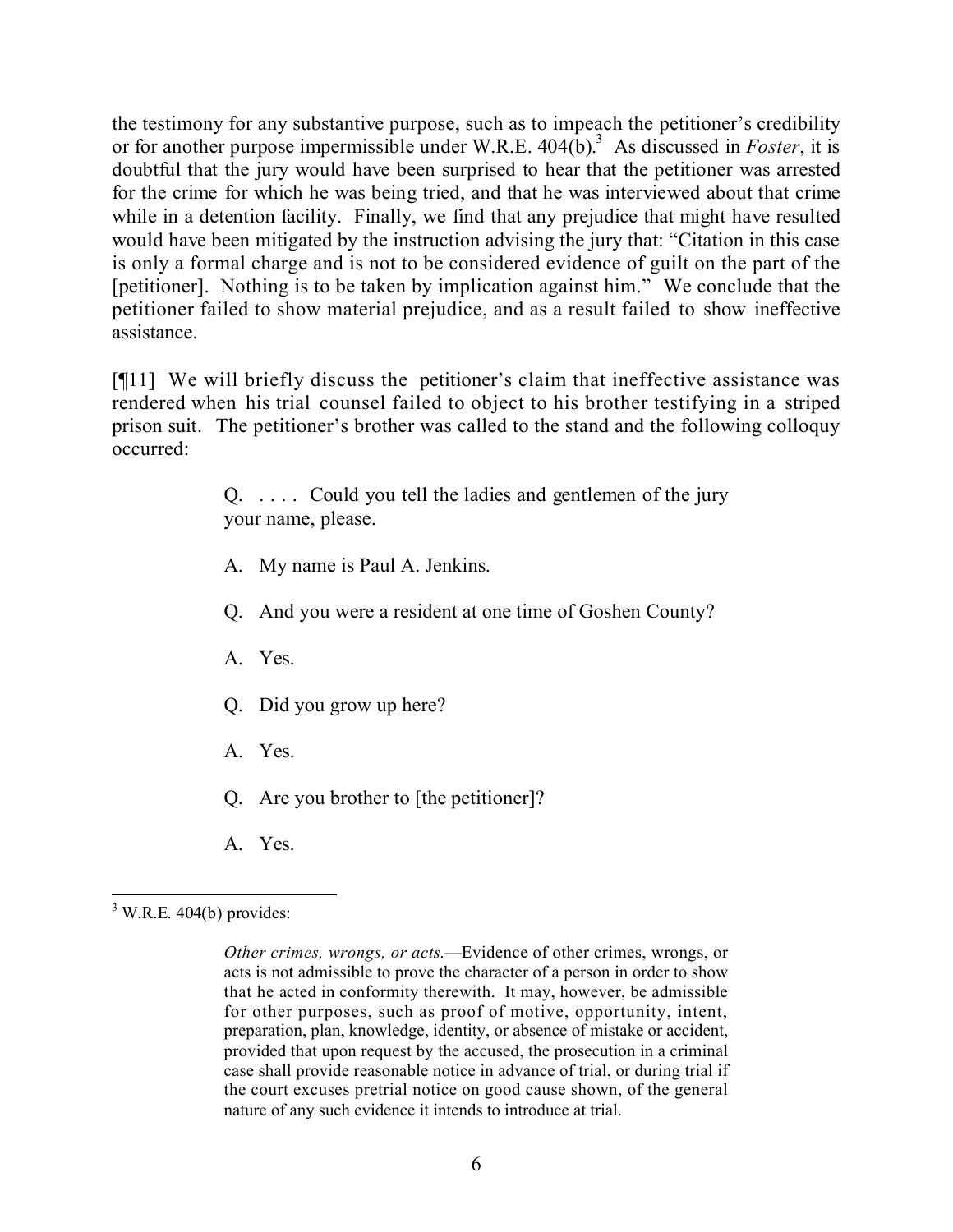Q. And, of course, you're Patsy Shimic's son?

A. Yes.

Q. I understand that you're in a striped jumpsuit there because you didn't pay a fine in Goshen County or - -

A. No, I'm in - - I'm in Sterling, Colorado now.

Q. Okay.

A. And I got arrested for domestic violence.

Q. Okay. Speak up so everybody can hear you. You said domestic violence?

A. Yes.

Q. Okay. When was the last time prior to now that you were in Goshen County, Pete?

[¶12] The petitioner's sole defense at trial was that he had asked his brother to care for the horses. The petitioner's brother testified on behalf of the State and directly denied the petitioner's contention that the brother had agreed to care for the petitioner's horse. Inasmuch as the brother's testimony was directly adverse to the petitioner's defense, we find it to be a reasonable tactical choice not to object to the brother's prison attire and allow any resulting adverse inferences about the brother's credibility. We have said that "[t]he burden is upon the defendant to overcome this presumption that, in light of the circumstances, the challenged action or failure of the attorney might be considered sound trial strategy." *Dudley v. State*, 951 P.2d 1176, 1181 (Wyo. 1998) (quoting *Johnson v. State*, 936 P.2d 458, 467 (Wyo. 1997)). The petitioner fails to show how allowing an adverse witness to testify in prison attire is not sound trial strategy, or how he was prejudiced by such.

> *Was the petitioner denied effective assistance of counsel as a result of trial counsel's failure to object when the prosecutor elicited improper witness comment on another witness's testimony?*

[¶13] The petitioner's next claim of ineffective assistance arises from his counsel's failure to object to prosecutorial misconduct. Specifically, the petitioner argues that the prosecutor invited witnesses to engage in improper commentary on another witness's credibility. The petitioner points to the following exchange between the prosecutor and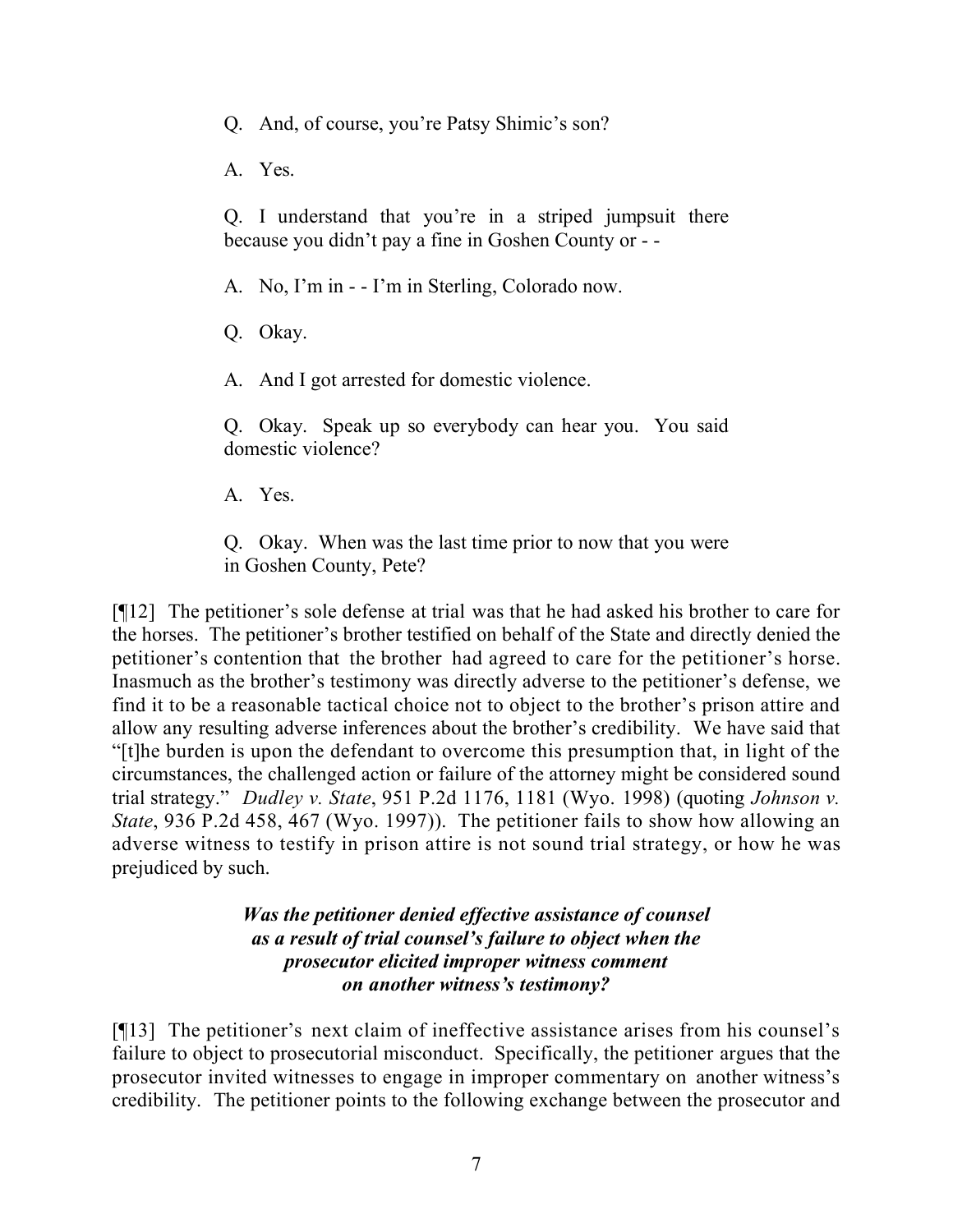the petitioner's mother, wherein the prosecutor questioned the mother about a claim by the petitioner's then-girlfriend that the petitioner called home every day to check on the horses.

> Q. All right. Now, I see a reference in the report indicating that you received calls every day from [the petitioner] asking you to have [the petitioner's brother] remove the horse's halter.

A. That's not true, no.

Q. All right. And if those were attributed to [the petitioner's girlfriend], you'd say that that's not true?

A. No, it's not. They didn't call me every day.

Later in the direct examination, the prosecutor again questioned the petitioner's mother about the phone calls: "And so if [the petitioner's girlfriend] said she listened to [the petitioner] while he used her phone to call every day and talk to you about the halter, just not the case?" To which the petitioner's mother responded, "That's a lie." The petitioner alleges that the prosecutor also attempted to get him to comment on [his girlfriend's] credibility, saying, "If [your girlfriend] told the Livestock Board that she used - - that you used her cell phone every day to have [your brother] remove the halter from the filly, would she be making that up?" To which the petitioner responded, "She might have made an error here."

[¶14] It is clearly "error and misconduct for the prosecutor to cross-examine a defendant using the 'lying' or 'mistaken' technique (*i.e.* well, then, if 'so-and-so' said 'such-andsuch,' was he 'mistaken' or 'lying?')." *Beaugureau v. State*, 2002 WY 160, ¶ 17, 56 P.3d 626, 635-36 (Wyo. 2002). Such questions "invade the province of the jury, create a risk that the jury may conclude that, in order to acquit the defendant, it must find that the other witness lied, and distort the state's burden of proof." *Id.* at ¶ 17, at 636 (quoting *State v. Stevenson*, 70 Conn. App. 29, 797 A.2d 1, 14 (2002)). If a prosecutor merely asks what another witness had to say, and then allows the jury to draw its own conclusions, the question is not objectionable. *Beaugureau*, 2002 WY 160, ¶ 17, 56 P.3d at 636.

[¶15] The State concedes, and we agree, that the prosecutor's questioning here resulted in misconduct. Our task, then, is to determine whether prejudice resulted from the prosecutor's misconduct.

> To evaluate the prejudice of improper "were-theylying" questions, courts weigh several factors: 1) the severity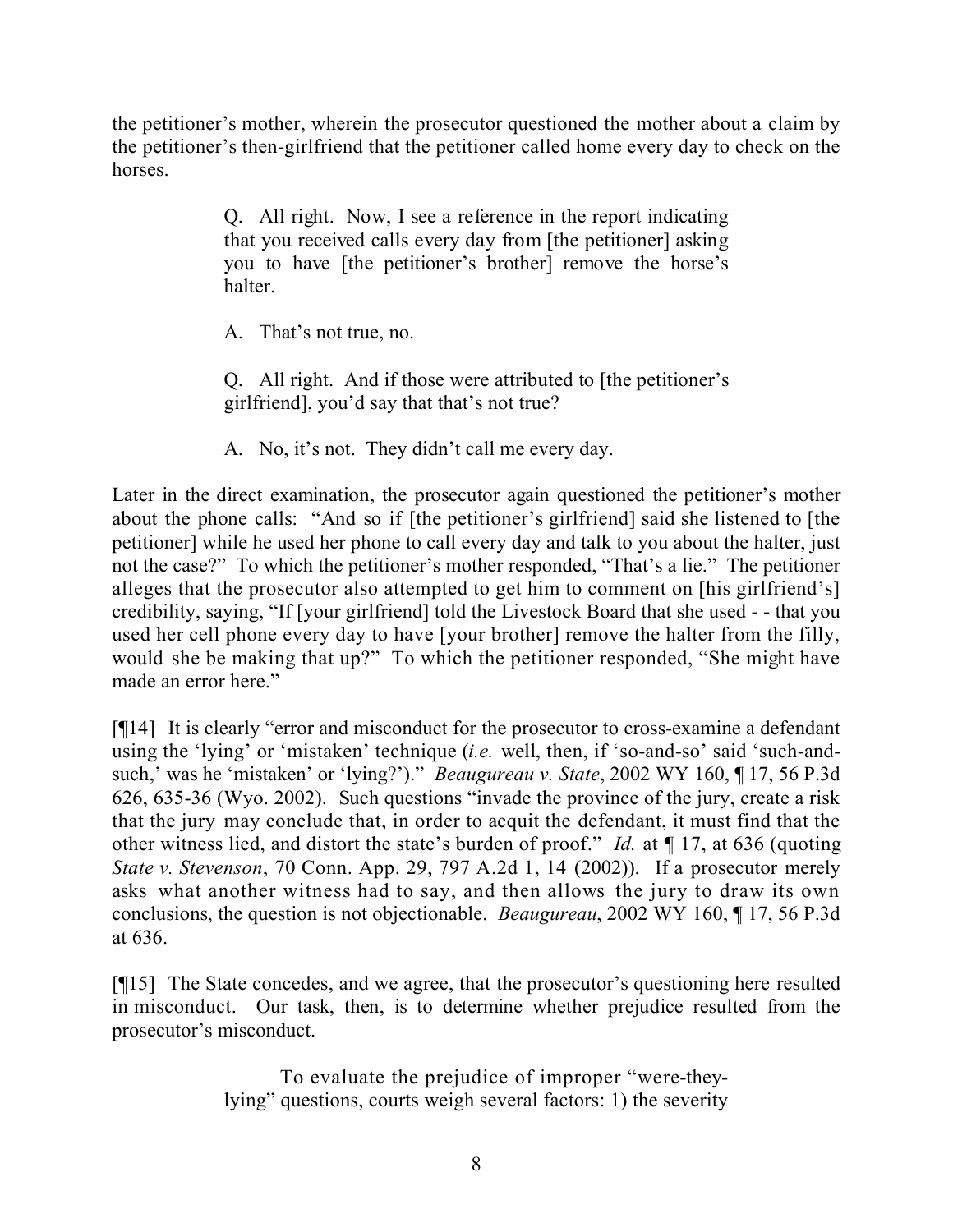and pervasiveness of the misconduct; 2) the significance of the misconduct to the central issues in the case; 3) the strength of the State's evidence; 4) the use of cautionary instructions or other curative measures; and 5) the extent to which the defense invited the misconduct.

*Talley v. State*, 2007 WY 37, ¶ 16, 153 P.3d 256, 262 (Wyo. 2007). When we apply these factors to the facts here, we cannot find material prejudice.

[¶16] Regarding the first factor―the severity and pervasiveness of the misconduct―we have refused to find prejudice where the questioning was very brief and the prosecutor did not emphasize the responses in closing argument. *Schreibvogel v. State*, 2010 WY 45, ¶ 42, 228 P.3d 874, 888 (Wyo. 2010); *Talley*, 2007 WY 37, ¶ 16, 153 P.3d at 262. Moreover, where the other factors weigh against prejudice, we have refused to reverse, even when "[t]he prosecutor asked [the defendant] several times whether or not she believed that other witnesses were lying if they contradicted her." *Beaugureau*, 2002 WY 160,  $\parallel$  15, 56 P.3d at 633. Given the brevity and lack of emphasis placed on the questions here, we cannot say that the misconduct here was particularly pervasive or severe.

[¶17] We turn to the second factor: the significance of the misconduct to the central issues in the case. The central issue was whether the petitioner's conduct resulted in "cruelty to animals" as defined in Wyo. Stat. Ann.  $\S 6-3-203(b)$  (LexisNexis 2011).<sup>4</sup> To establish this, the prosecutor had to show that the petitioner had charge and custody of the horse and that he failed to provide the horse with appropriate care when it suffered from immediate, obvious, and serious illness or injury. The prosecutor's misconduct (asking petitioner's mother whether the petitioner's girlfriend was lying about the petitioner calling every day) touched, at least peripherally, on this issue. However, we cannot say that this misconduct had a significant impact on the central issue in the case. Even if the jury had heard the girlfriend's testimony, untainted by the prosecutor's inappropriate questioning, it still could reasonably have concluded, based on the evidence presented, that the petitioner was guilty of "cruelty to animals" as defined in the statute.

[¶18] The next factor requires us to consider the strength of the State's evidence in weighing the prejudicial impact of the misconduct. The evidence clearly showed, and it was virtually undisputed, that the petitioner owned the horse and that he was ultimately

 $4$  The petitioner was convicted under Wyo. Stat. Ann. § 6-3-203(b), which statute provides:

A person commits cruelty to animals if he has the charge and custody of any animal and unnecessarily fails to provide it with the proper food, drink or protection from the weather, or cruelly abandons the animal, or in the case of immediate, obvious, serious illness or injury, fails to provide the animal with appropriate care.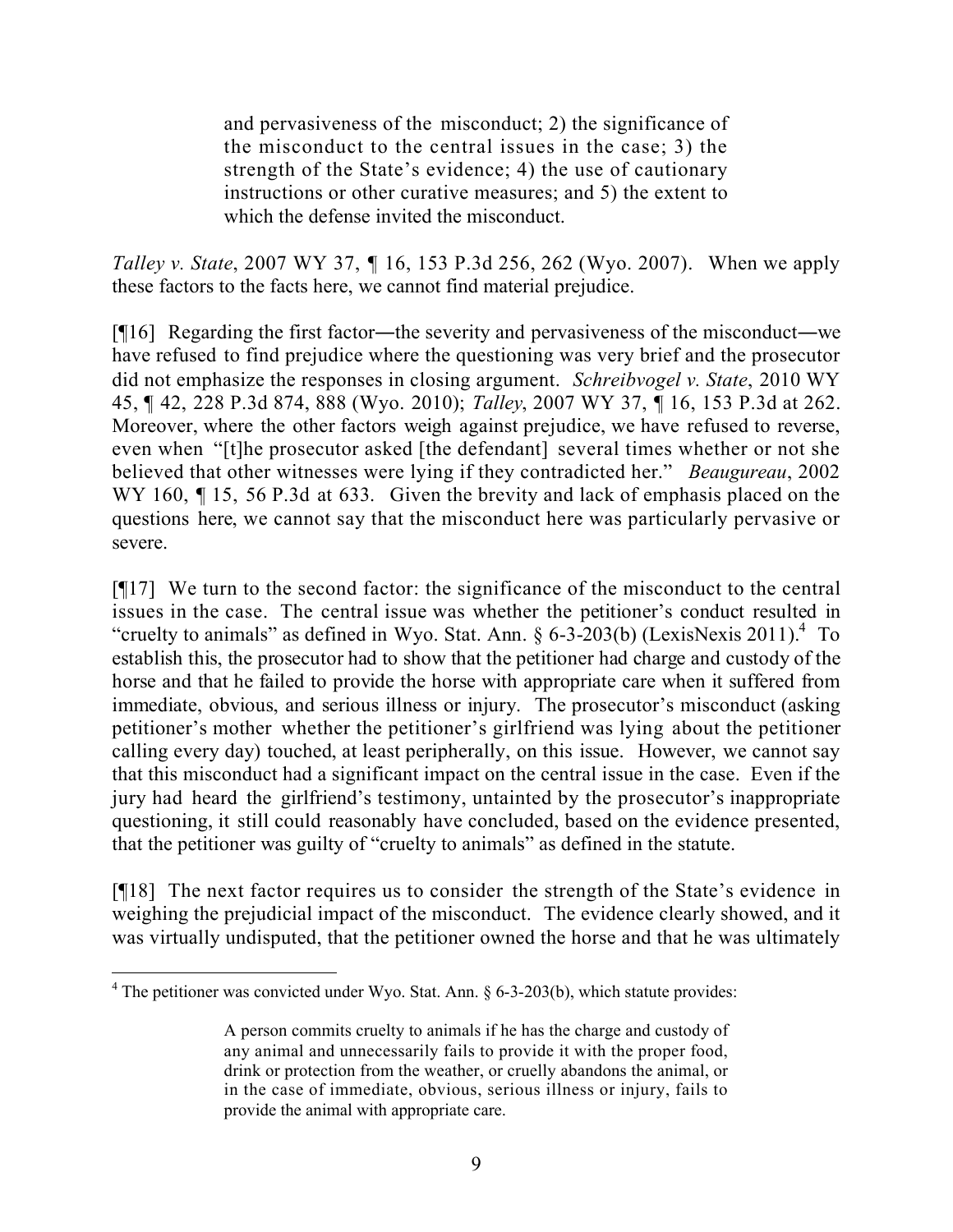responsible for her care. There was also considerable evidence that the petitioner neglected that duty, including the testimony of L.N., the petitioner's mother and brother, the Board of Livestock investigator, and the veterinarian who treated the horse. Additionally, the State presented photographic evidence showing the horse's condition. We find that the quantum and quality of the State's evidence cuts against the petitioner's claim of prejudice.

[¶19] Regarding the next factor―the use of cautionary instructions or other curative measures―no objection was lodged, and thus no curative measure was taken or instruction given. However, the jury instructions, given before opening statements and again prior to deliberation, did advise as follows: "[I]t is the exclusive province of the Jury to weigh and consider all evidence which is presented to it; to determine the credibility of all witnesses who testify before you, and from such evidence and testimony, to determine the issues of fact in this case[.]" and "[t]he Jury is the sole judge of the credibility of the witnesses, and of the weight to be given their testimony." Any prejudice that may have resulted from the prosecutor's misconduct would have been ameliorated by these instructions, which instructions we presume juries follow. *See, e.g., Janpol v. State*, 2008 WY 21, ¶ 24, 178 P.3d 396, 405 (Wyo. 2008); *Brown v. State*, 953 P.2d 1170, 1177 (Wyo. 1998); *Rubio v. State*, 939 P.2d 238, 243 (Wyo. 1997); and *Burke v. State*, 746 P.2d 852, 857 (Wyo. 1987).

[¶20] Regarding the final factor, although he did not invite the misconduct, the petitioner may have otherwise mitigated the potential prejudicial impact when he stated that his girlfriend "might have made an error" in her testimony that he called his mother every day to check on the horses.

[¶21] The petitioner failed to meet his burden of showing that he was prejudiced by the prosecutor's misconduct. As a result, we cannot say that he was prejudiced by his counsel's failure to object to the improper questions.

# *Was the petitioner denied effective assistance of counsel as a result of trial counsel's failure to object to the prosecutor's questions relating to irrelevant evidence?*

[¶22] In this final issue, the petitioner claims that he was materially prejudiced by his attorney's failure to object to the prosecutor's questions about irrelevant facts. The petitioner points to two specific instances in which he argues irrelevant testimony was elicited. The first involved questions by the prosecutor about the condition of other horses and the land where all the horses were kept.

> Q. All right. And the condition of the one horse you've described that you took the halter off, the condition of the other horses?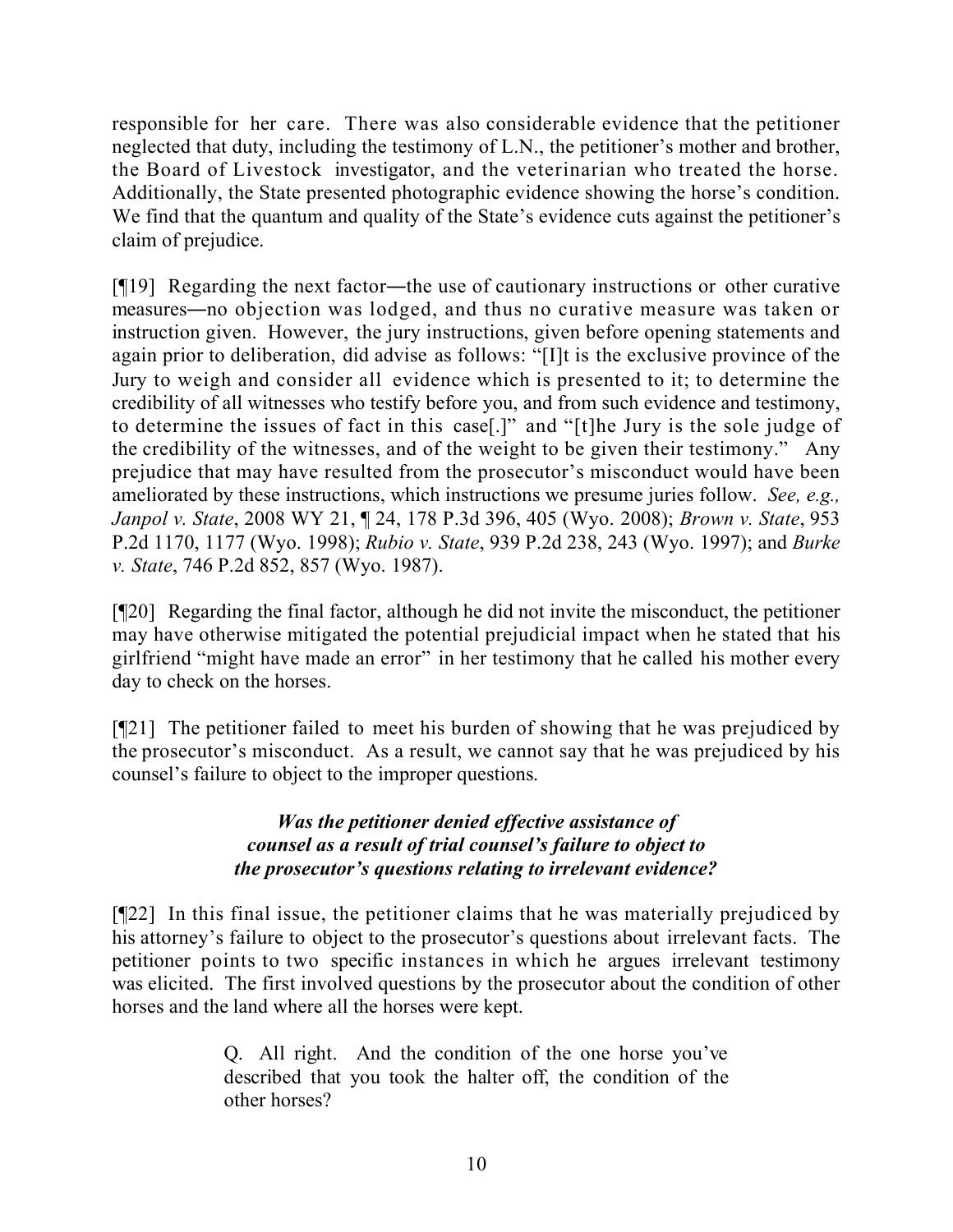A. Good to fair maybe. The - - their hooves were extremely long.

Q. What do you mean by that?

A. Well, they're - - the ground they were on is fairly soft, so the hooves naturally chip away, and there was no way that these hooves were getting chipped away. The ground was too soft where they were at.

Q. Does that require - -

A. Trimming.

Q. Okay. Trimming.

A. Yes, a horse farrier.

Q. All right. Other than that, though, pretty good?

A. They could've used some worming because they were ribby.

Q. They were ribby?

A. Their ribs were showing.

Q. Okay. And anything else? Is that about it?

A. Some doctoring, but like I said, the stud had some pretty bad cuts on his right rear leg.

Q. Uh-huh.

A. And it looked like from some wire or - - I don't know what, but it was cut up pretty bad. The other colt filly had a really bad hernia.

[DEFENSE COUNSEL]: Your Honor, I'm going to object that this is irrelevant to the case, what the condition of the other horses was.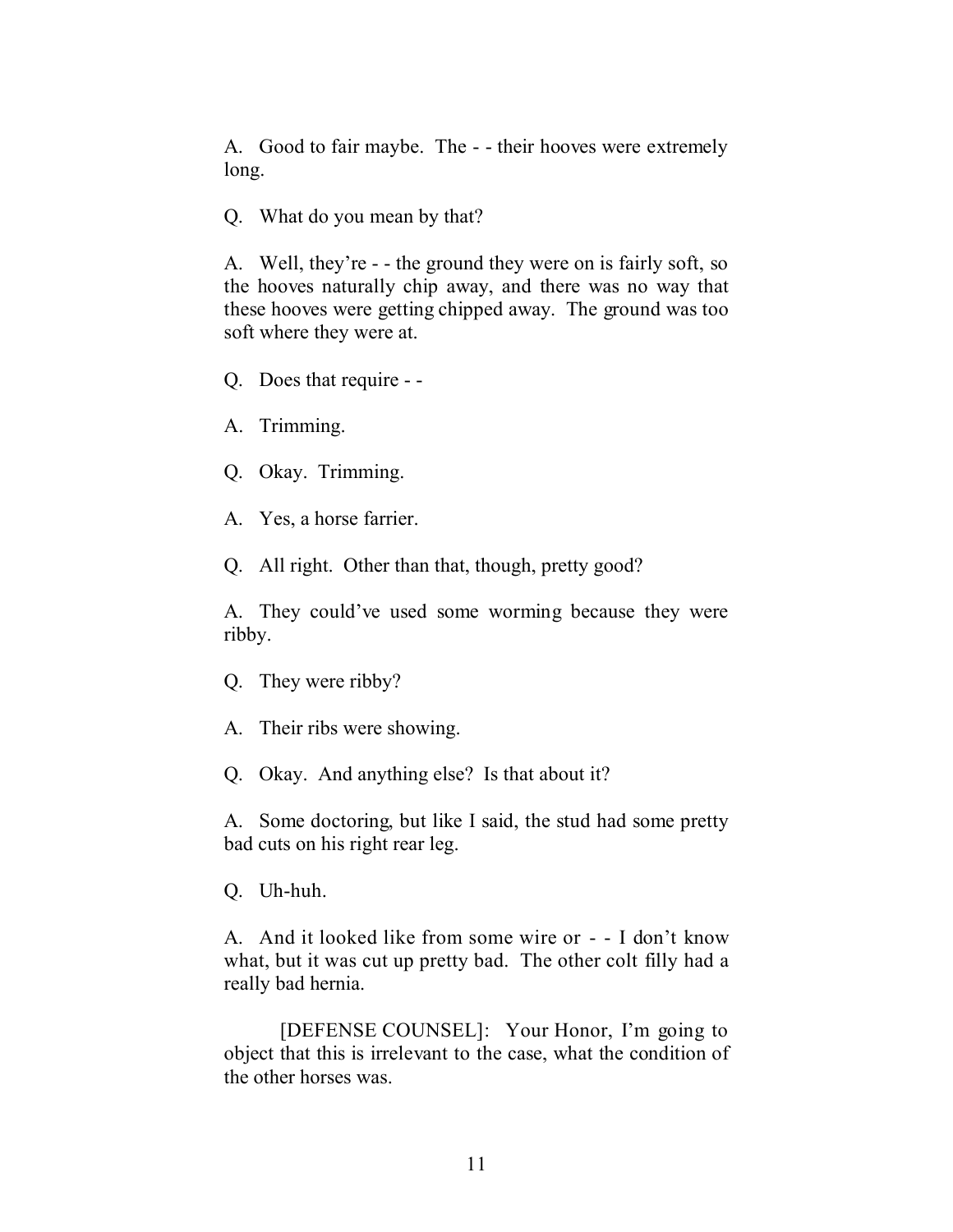# THE COURT: Mr. [Prosecutor].

[PROSECUTOR]: I - - I don't have to explore any further, Your Honor. I will leave it at that.

## THE COURT: Sustain the objection.

Additionally, the prosecutor asked the petitioner's girlfriend, "Isn't it true that citizens complained because the manure was about a foot deep in the 30-by-40 area that there were no windbreaks or any kind of shelters for the horse, that they were asked to be removed?" To which the girlfriend responded, "No, that has nothing to do with it." The petitioner argues that because his cruelty to animals charge related only to the horse with the halter growing into her face, any testimony about the condition of other horses and land where the horses were located was irrelevant.

[¶23] The other testimony to which the petitioner points as irrelevant and prejudicial came from the petitioner's brother. The prosecutor was questioning the brother about the extent of the petitioner's communication to the brother about the horses.

> A. I stopped at my mom's, and my brother showed up there, and then it all come [sic] out in the open that he was staying out there at that ranch and had put five horses out there.

> Q. All right. Now, you say he was staying out there. Was he staying out there during some of the time when you were here?

- A. No. He left as soon as I showed up.
- Q. And that would've been around the 1st of July?
- A. Or whenever - yeah, somewhere around there.
- Q. Do you know why he left?

A. No, not really. All I know is that he - - when me and my girlfriend showed up here, he - - we got - - my mom got a phone call to say come out here and pick him up because he had been stopped by a highway patrolman and got a ticket, and then so my girlfriend and my mom went out there and drove him back into town, and that was the first and last time I seen him.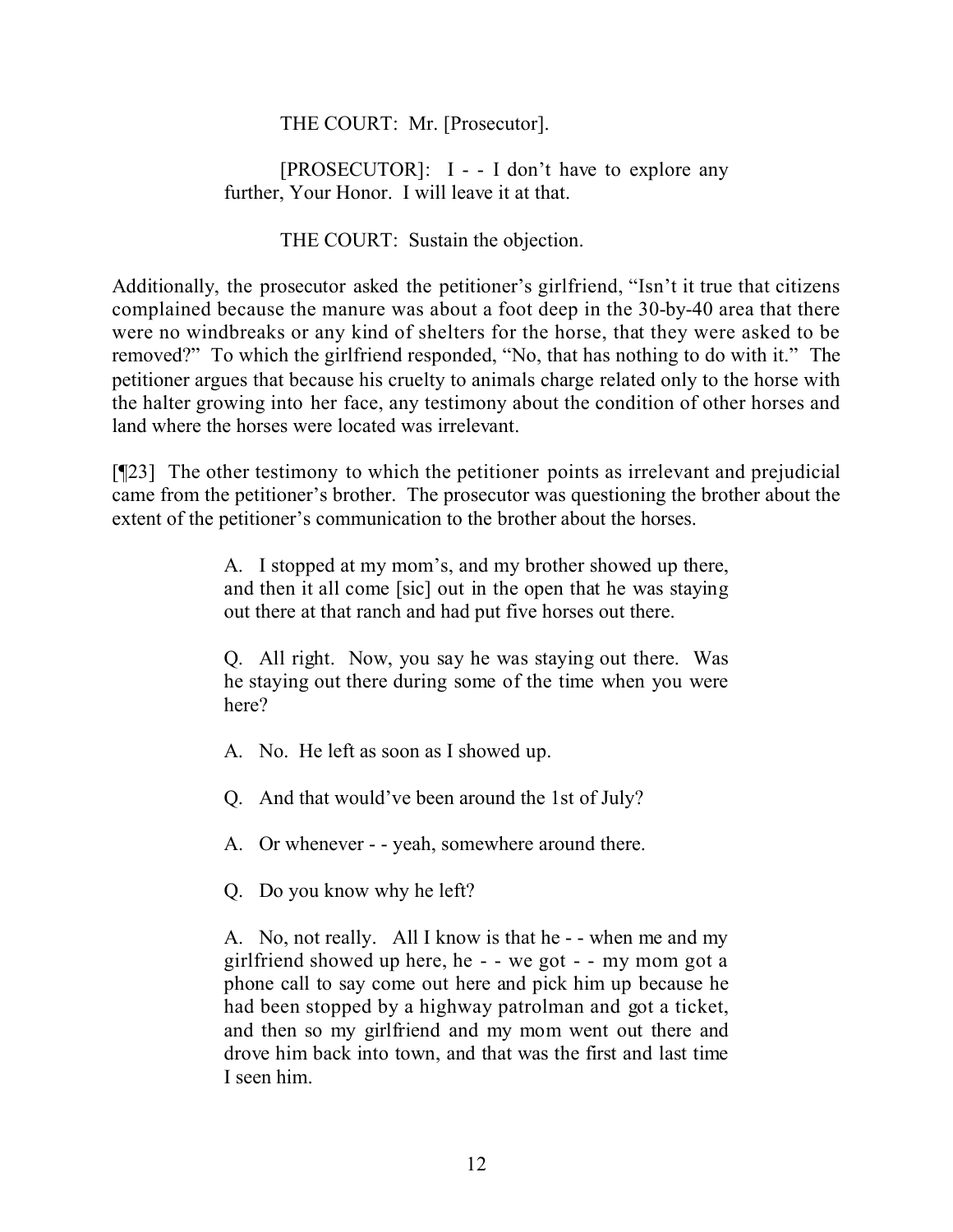Q. All right. Now, did you have any conversation with your brother during the short time that you saw him?

A. Just briefly.

Q. What kind of conversation?

A. It had to do with something about that "I don't have a driver's license" and stuff, that, you know, he said, "It's a shame that I lost my license for a long time" and just mediocre stuff, you know.

Q. Anything at all about the horses, []?

A. No. No.

Q. Did you talk at all about the five horses that were out there that he had just brought in?

A. No.

Q. Did he ever ask you to take care of those horses?

A. No.

The petitioner asserts that his trial counsel should have objected to the reference to his speeding ticket and loss of license asserting that such evidence was irrelevant and inadmissible prior misconduct under W.R.E. 404(b).

[¶24] We will again focus our analysis of the petitioner's ineffective assistance claim on the question of whether material prejudice arose from the alleged errors. We need not address the propriety of the admitted testimony because we find that the petitioner has not met his burden of proving he was prejudiced thereby. His prejudice argument consists solely of a single sentence, concluding that "[h]ad defense counsel assertively advocated for [the petitioner], there is more than a 'reasonable possibility' that the outcome of the trial may have been different." He does not discuss any specific prejudice arising from the admission of the above-quoted testimony and makes no attempt to explain, in light of the facts of the case, how the challenged statements adversely impacted his trial and, ultimately, the jury's verdict. The petitioner's assertion is utterly inadequate to satisfy his burden of showing material prejudice arising from the alleged ineffective assistance. *See Grady v. State*, 2008 WY 144, ¶ 38, 197 P.3d 722, 734-35 (Wyo. 2008); *Callen v. State*,